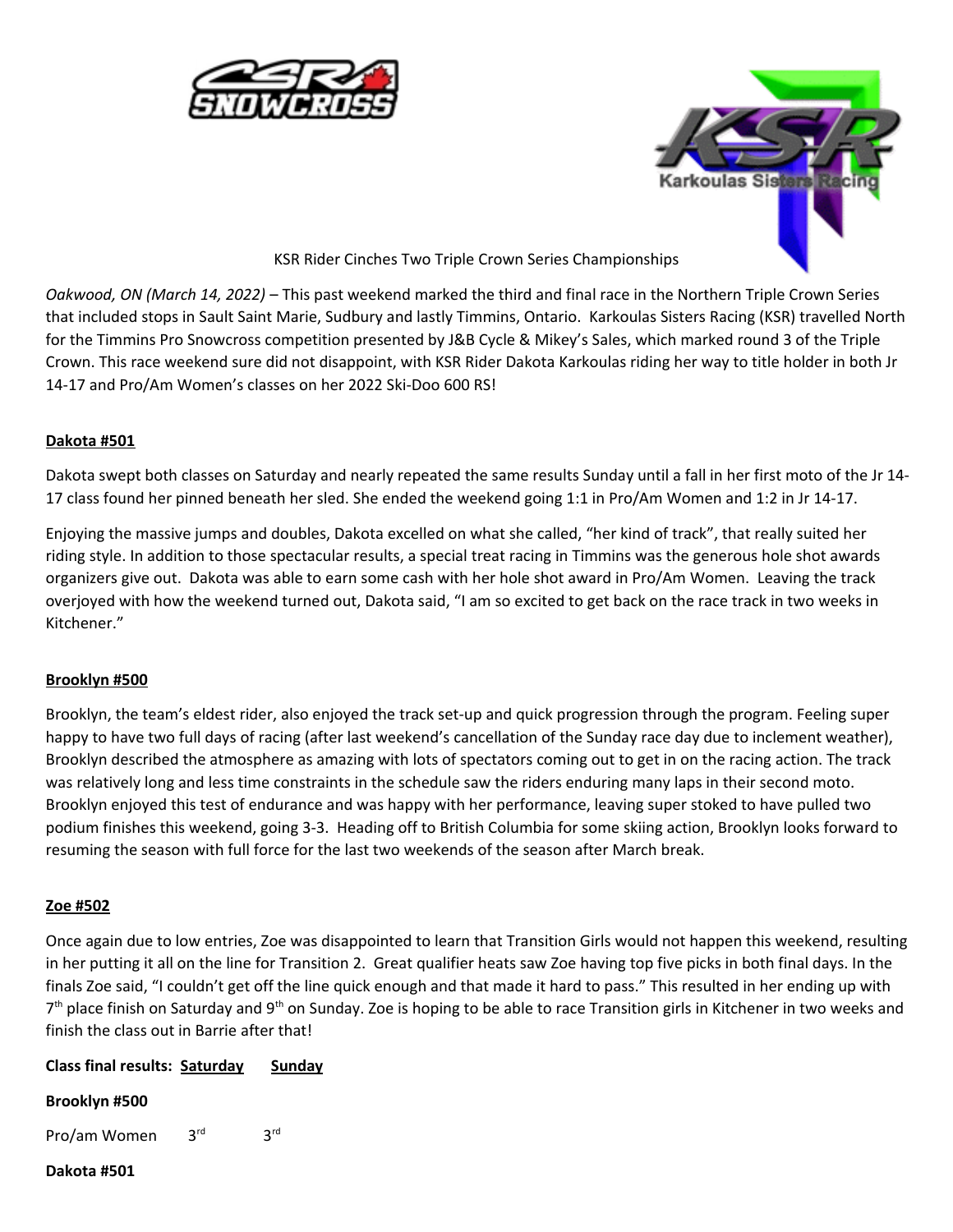Pro/am women  $1<sup>st</sup>$  1<sup>st</sup> Junior  $14-17$   $1^{st}$   $2^{nd}$ **Zoe #502** Transition 2  $7<sup>th</sup>$  9<sup>th</sup>

KSR would like to thank the following sponsors for their continued support for this 2022 season: Bailey Motorsports, Motul, Ski-Doo, Fly Racing, Backwoods Promotions, Scott Sports Canada, C&A Pro Skis, Rox Speed FX, Dayco, Off-Road Vixens, Stud Boy Traction Products, Atlas Brace, 139 Designs, Clean Media, Tekvest, St. Onge Recreation, Laps for Muscular Dystrophy.

**RESULTS**: To see full results for the CSRA Series, visit: http://live.tracksideresults.com/csra/

**FOLLOW US:** @KSRsnowcross (Twitter & Instagram)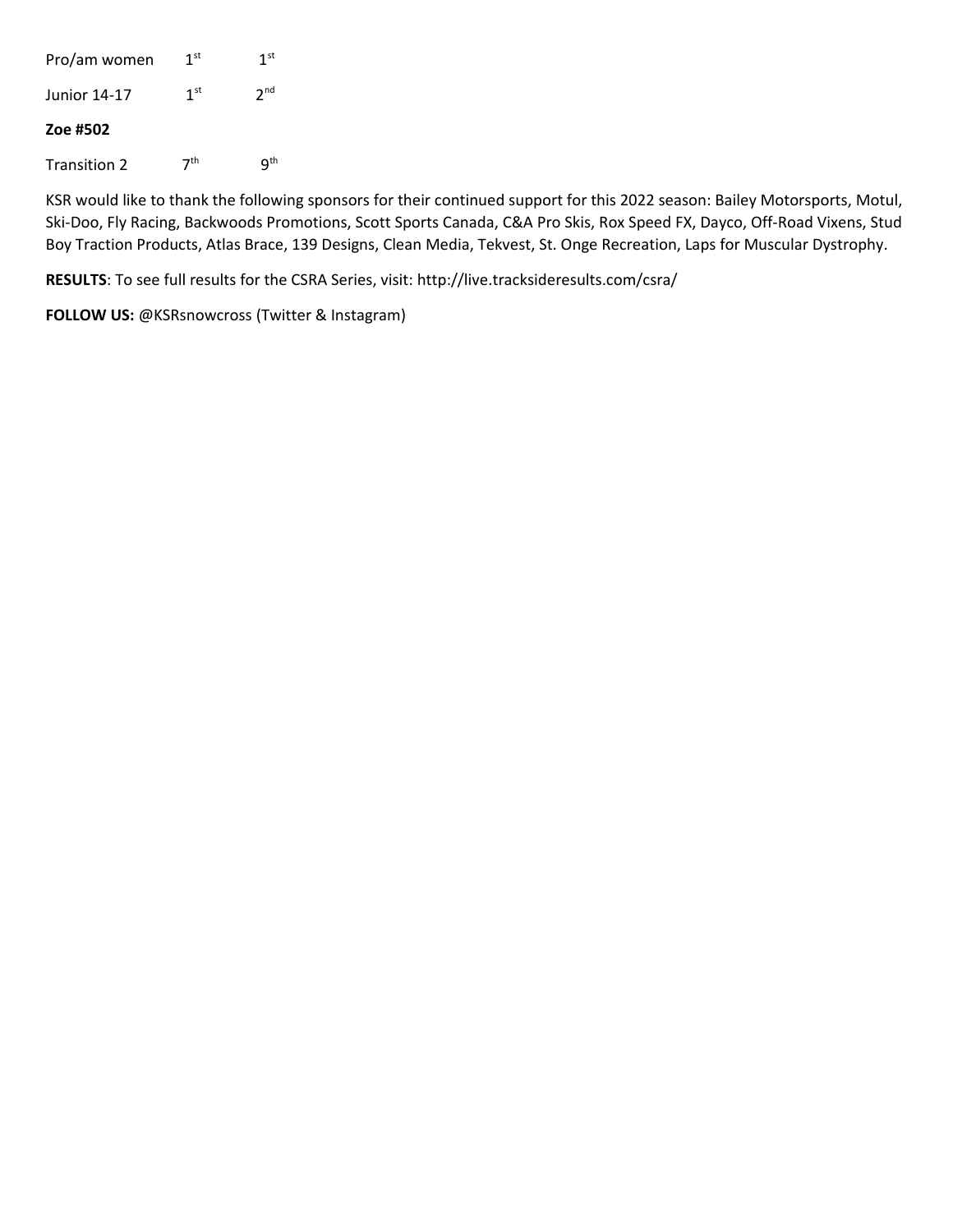